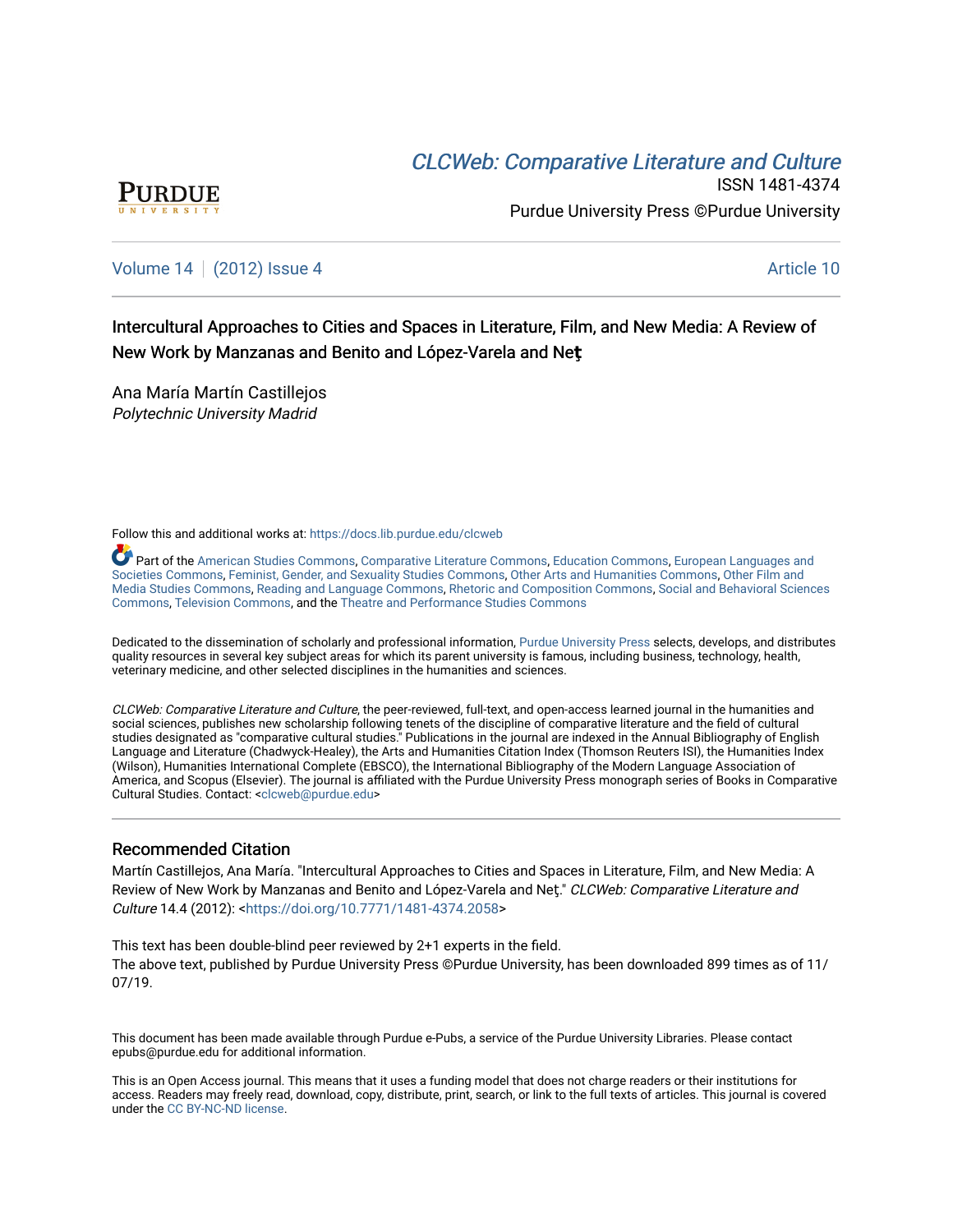## **PURDUE** SITY UNIVERSITY PRESS <http://www.thepress.purdue.edu>



ISSN 1481-4374 <http://docs.lib.purdue.edu/clcweb> Purdue University Press ©Purdue University

CLCWeb: Comparative Literature and Culture, the peer-reviewed, full-text, and open-access learned journal in the humanities and social sciences, publishes new scholarship following tenets of the discipline of comparative literature and the field of cultural studies designated as "comparative cultural studies." In addition to the publication of articles, the journal publishes review articles of scholarly books and publishes research material in its Library Series. Publications in the journal are indexed in the Annual Bibliography of English Language and Literature (Chadwyck-Healey), the Arts and Humanities Citation Index (Thomson Reuters ISI), the Humanities Index (Wilson), Humanities International Complete (EBSCO), the International Bibliography of the Modern Language Association of America, and Scopus (Elsevier). The journal is affiliated with the Purdue University Press monograph series of Books in Comparative Cultural Studies. Contact: <clcweb@purdue.edu>

### Volume 14 Issue 4 (December 2012) Book Review Article 10 Ana María Martín Castillejos,

"Intercultural Approaches to Cities and Spaces in Literature, Film, and New Media: A Review of New Work by Manzanas and Benito and López-Varela and Net" <http://docs.lib.purdue.edu/clcweb/vol14/iss4/10>

> Contents of CLCWeb: Comparative Literature and Culture 14.4 (2012) <http://docs.lib.purdue.edu/clcweb/vol14/iss4/>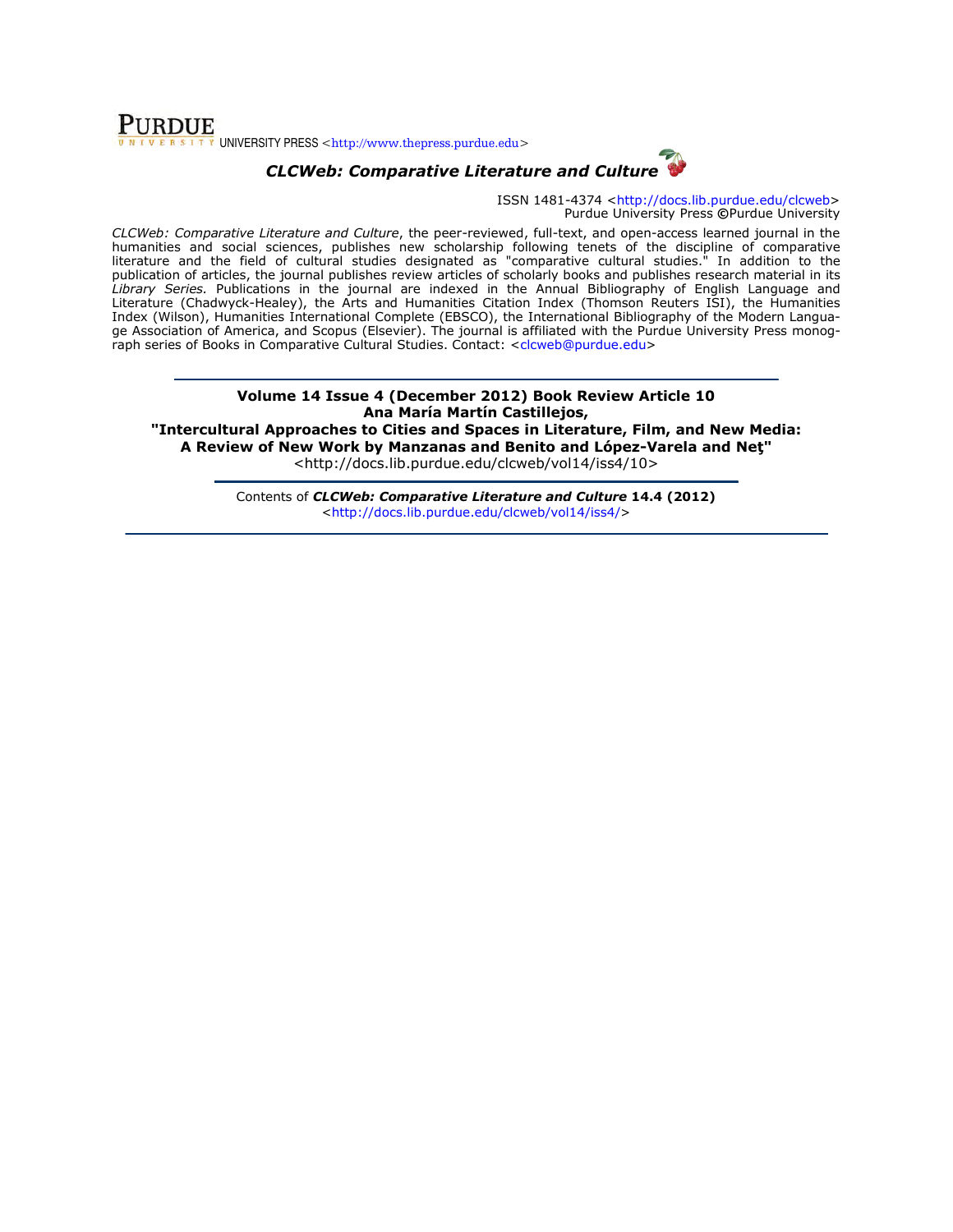#### Ana María MARTÍN CASTILLEJOS

### Intercultural Approaches to Cities and Spaces in Literature, Film, and New Media: A Review of New Work by Manzanas and Benito and López-Varela and Net

In Cities, Borders, and Spaces in Intercultural American Literature and Film by Ana M. Manzanas and Jesús Benito (New York: Routledge, 2011), the authors explore the different nuances of space and place and analyze both theoretical concepts and specific cases. They explore pluralities and hierarchies of space and their resultant visible and invisible geographies in a series of intercultural texts and films. They postulate that spaces and places are socially but also subjectively and historically produced and that experience is fundamental in the sedimentation of what places may represent. Further, they focus on how the concept of space operates for those who have been traditionally crossed by the boundaries of class, ethnicity, or nationality: space is expanded and reduced as appropriate, contracting and expanding, starting from the body itself ("zero degree of spatiality"). Space presented in the different movies and texts analyzed in the book is not static but disrupted, active, and generative: it is not a closed system but open and continuously being made.

In Chapter 1, "Chiastic Spaces: Ports of Entry, Ports of Exit," Manzanas and Benito examine the meaning of the city of (im)migration with regard to "illegal" practitioners who are constantly under the close surveillance. The chapter deals with Thomas McCarthy's 2007 movie The Visitor, which presents an apparently US-American character, Tarek, who is transformed into an illegal immigrant. The conceptual space is defined by means of a symbolic location, i.e., Ellis Island and contemporary detention centres: the first one is described as "a processing plant that stamped immigrants into Americans as they proceeded on the assembly line of Americanism" (8) and the second one as "the point where adopted nationhood ceases for the individual, who is then unceremoniously kicked out of the nest" (8). In Chapter 2 the short stories of Chuck Palahniuk ("Slumming: A Story by Lady Baglady") and Helena Viramontes ("The Cariboo Café") are analyzed with regard to the spatial practices of real and simulated homeless people in order to evaluate how they converge in the contemporary post-metropolis, an "urban landscape that provides a constant visual montage" (8). In the first case (Palahniuk's story) the homeless characters cross social and topological boundaries and their "adventure" is lived with a sense of a newly discovered sense of originality and exultation, while in Viramontes's text the mood of displacement prevails. Manzanas and Benito re-evaluate spatiality and the normative violence when exercised against those considered as nomads in society. In Chapter 3, "Unbound Cities, Concentric Circles: Karen Tey Yamashita's Tropic of Orange," Manzanas and Benito discuss homeless characters in Los Angeles, a post-metropolis par excellence. Dividing lines, walls, and separations might not be seen but their presence is there and we may fail to see them because we are not looking in the right places or because we may not recognize them when we see them. Within the processes of un-bounding the city and the wall, in Manzanas's and Benito's view Yamashita introduces a real crossing, an enormous collision on the freeway that acquires both metaphorical and real meanings in her satirical and semi-fantastic novel as it becomes a collision of race, class, and reality.

In the first part of Chapter 4, "Borderland: Middle Spaces, Hybrid Bodies" Manzanas and Benito address the conceptual meaning of the borderlands and make reference to Gloria Anzaldúa's Borderlands, which opens with a reference to Aztlán, the homeland, and finishes with a critique of the imposition of borders and a description of the space that Anzaldúa calls "the borderlands," a space where hybridity is an essential component. In such a way, Anzaldúa "creates a theoretical matrix where opposites collapse and are seen as part of a continuous dis/conjunction; dualities and collisions are rearranged into a new assembly, a synthesis that, in a dialectical manner, produces a new, third, element" (74). In the second part of the chapter the analysis of the space of the borderlands is combined with the study of Alejandro Morales's The Rag Doll Plagues (1992), where Gregorio Revueltas inhabits three cartographies which Morales unfolds in his novel: Mexico City, Delhi, and Lamex are examples of "contamiNation," a term that makes reference to the infections of the body but in intimate liaisons with those of the nation. In the end, Revueltas makes an unprecedented scientific discovery: the blood of Mexicans, those who have lived their lives in the most polluted conditions, can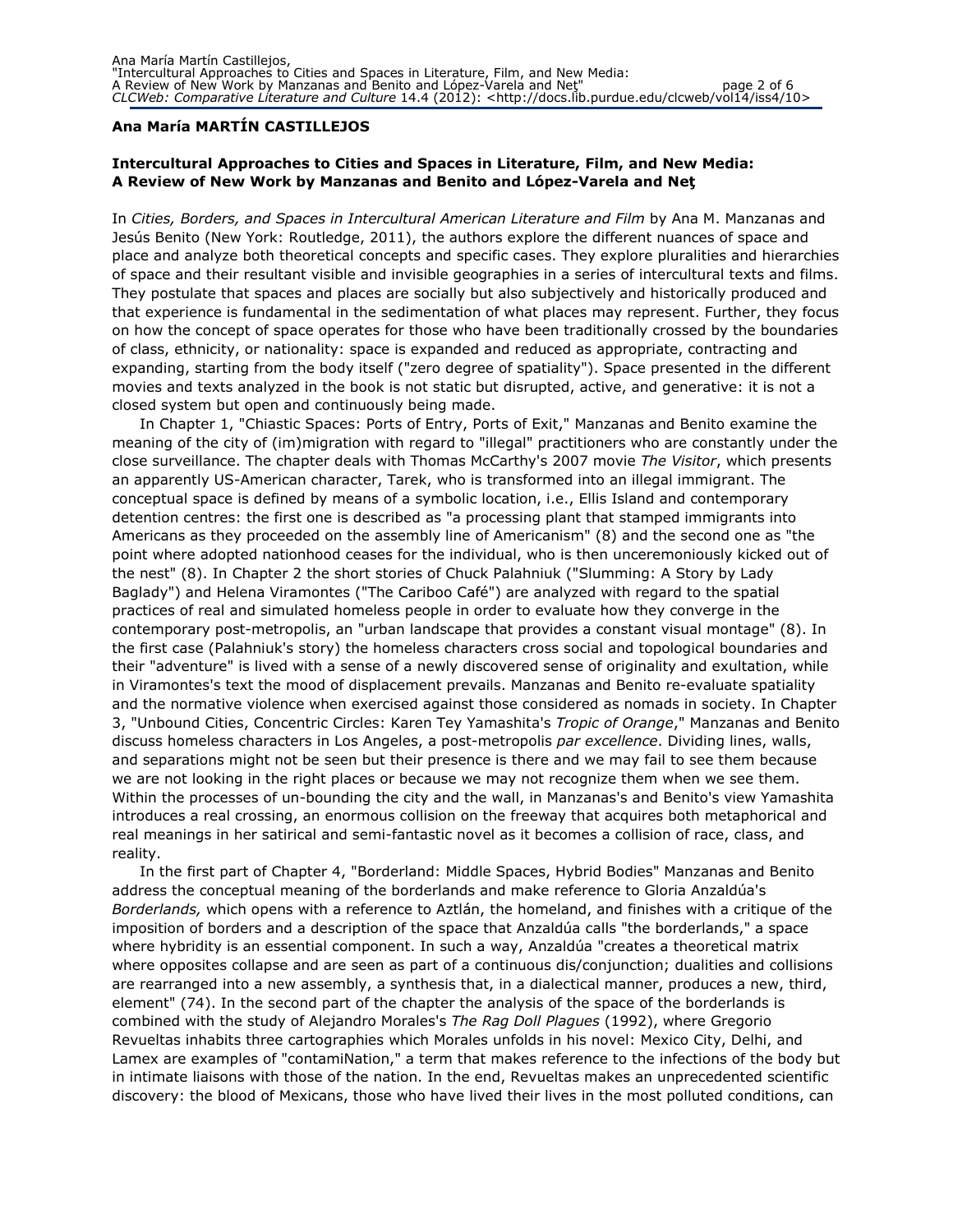save the lives of people suffering from pulmonary diseases. This supposes that new life can be born out of contamination, a powerful metaphor.

In Chapter 5 Manzanas and Benito examine border experience in different real, as well as literary and cinematographic texts. Regarding real locations, there are references to the Mexican-U.S. border to Nicosia's buffer zone, etc. Regarding the literary and cinematographic locations, there are a number of references to border spaces as open wounds forever healing but never completely sealed, as fissures, infected wounds that heal and become "cicatrices" that act like bridges. In this sense, the references, among others, to Steven Spielberg's film The Terminal and to Anzaldúa's Borderlands. Further, Manzanas and Benito analyze Li-Young Lee's poem "The Cleaving" in which the permanence of pain takes center stage when trying to jump into the other's territory appears as the real tragedy even if Lee manages to finish his poem in positive terms in the end. In Chapter 6, "Terminal Thinking: Border Narratives, Airport Narratives, and the Logic of Detention" Manzanas and Benito discuss what they call "the logic of detention" (112) in the context of border crossing in Luis Humberto Crosthwaite's Instrucciones para cruzar la frontera, Dagoberto Gilb's The Nature of Blood, and Thomas King's short story "Borders." The variety of border types confronts readers with different possible situations around borders and the spaces they engender, particularly in Spielberg's The Terminal, where Viktor Navorski, a tourist from Krakozhia, a fictional Eastern European country, is forced to live at the JFK airport in New York, as a result of the sudden disappearance of his country of origin after a successful coup. Even if the situations these stories refer to are sometimes humorous, there is an obvious sense of tragedy in them and Manzanas and Benito explore the tragic and the comic in these texts. In the last chapter of the book, "From the Great Wall to Babel," Manzanas and Benito analyze Alejandro González Iñárritu's 2006 movie, Babel, from a spatial point of view and focus on the concept of the dividing wall as the fault line that runs through the different stories in the film. Babel is set on three different continents with six languages (actually seven if we consider the sign language used in Tokyo by the deaf protagonist). According to Manzanas and Benito, if language can be considered as instance of teleology directed toward an end and shaped by a purpose, the film dismantles that linguistic premise by providing language with a spatial dimension.

Real and Virtual Cities: Intertextual and Intermedial Mindscapes, edited by Asunción López-Varela and Mariana Net (București: Univers Enciclopedic, 2009), is a volume that combines semiotics, cultural studies, urban studies, communication studies, architecture, social history, new media studies, etc. Authors in the volume address the problem of knowledge from a sociological perspective and provide approaches to cognitive semiotics by giving utmost importance to space-time representations. Although interdisciplinary research is not easy, work in the volume provides a varied collage of virtual and imaginary urban landscapes in the real and virtual worlds through an interdisciplinary outlook. However, the ultimate goal of this book is to provide an integral perspective of semiotics to cultural studies which combine theoretical articles with case studies (in the volume, unfortunately, articles are not organized thematically in different chapters). The interdisciplinarity of the volume comes from the diversity of topics, which is one of the volume's strongest points. In the first article of the volume, "The City as E-topia: From Intertextuality to Intermediality," López-Varela examines the concepts of intertextuality and intermediality and explains how the study of real and virtual spaces requires to pay attention to those spaces as metacognitive spaces and where the debate focuses on the spaces themselves. López-Varela explains how virtual communities are growing because of economic reasons and digital technologies are colonizing our homes, the primary cell of modern public relations, and blurring the distinction between the public and the private. She also makes reference to certain concepts such as multimodal formats and human agency and concludes that it is important to pay attention to the construction of social communities as they are formed by real people each one with his/her own desires, emotions, ambitions, motivations, and agencies.

In the second article of the volume, "Real Cities, Virtual Cities: Model Railroading as Analogue Virtual Reality," George P. Landow discusses how, following the Oxford English Dictionary, what virtual means and how and why these miniature worlds of trains can be considered small virtual cities. Next, Massimo Leone examines in his article "Virtual Cities and Civic Virtues: The Semiotics of Space in Gated Communities" why the number of people who live in gated communities is growing all over the world. Leone maintains that gated communities can be considered as one of the most characteristic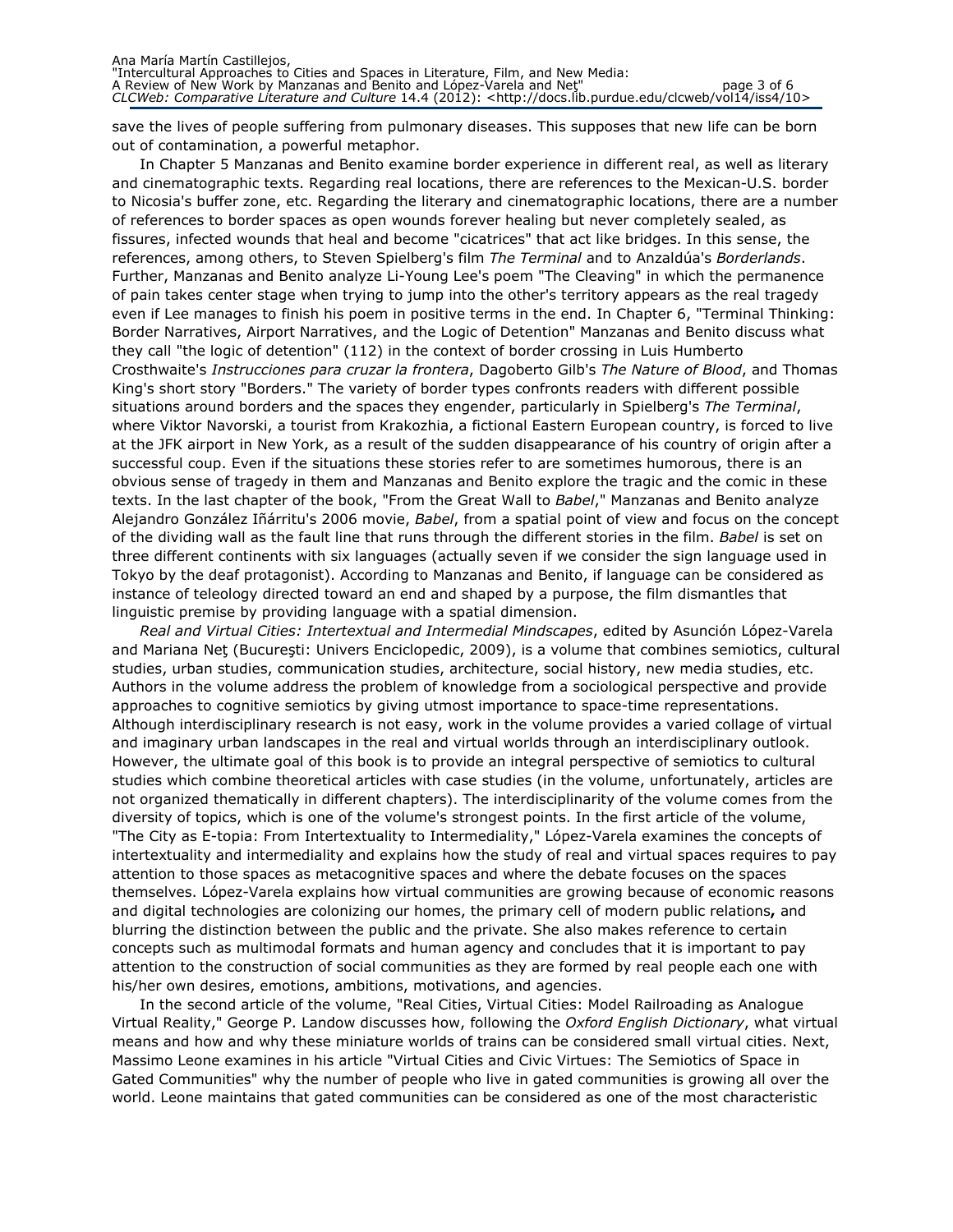settlements of postmodern and globalized cities and how the phenomenon has attracted the attention of scholars working in different fields: economics, law, literary study, sociology, ethnology, anthropology, urban studies, etc. According to Leone one of the reasons why people nowadays choose to live in gated communities is because, by doing so, the semiotic indeterminacy of the public space is reduced. People living in the same gated community think that their neighbours are alike, which makes them feel more relaxed. Leone concludes that the generalization of gated communities may bring with it a lack of effort and risk that may turn into "lack of creativity and intelligence, into the creation of virtual cities without civic virtues" (84).

In "Bricolage of Urban Spaces in an Italian Church: A Semiotic Approach" Maria Pia Pozzato presents the case of the church of Jesus the Redeemer in Modena (inaugurated in February 2008). She discusses how different this church is from any other she has visited before in the sense that it is a sacred and desecrated enclosure that poses, somehow, certain inquiries of political and sociocultural character regarding the position of the Catholic Church in contemporary social reality both in Italy and the rest of the world. In "What is behind that Wall? Towards a Semiotic Model of 'Walls' as Signs of Self-Location in Political Space", Vassil Anastassov reflects on the meaning of walls and their different functions as metaphors. Anastassov goes so far as to extract political implications that the Cold War or Bush's War on Terror may derive from manipulation of human beings' capacity at dividing the world into a bi-polar antagonism for the sake of dominance of power. In "The Contesting Narratives of 'Garden-Cities' in Interwar France: The French Réseau Du Nord and Reinventing the Space of the French North" Natalia Starostina examines a peculiar case, the "garden-cities" in northern France, which are a rare case in urban environment: these were created in a short period of time and had a strong social and cultural agenda and gave birth to several contesting narratives and different historical agents were engaged in redefining and reinventing the urban environment.

In "Intermediality and Cyber Visualities of Central European Cities" Agata Lisiak and Steven Tötösy de Zepetnek's focus on how city and municipal governments have used the world wide web on what is referred to as "web presence" with the purpose of reaching diverse audiences — city residents, prospective tourists, and potential investors — for "visibility equals success" (Huyssen). This competition for recognition has evolved from the battle for physical territory historically into the competition for a sharing of mind. Lisiak and Tötösy de Zepetnek elaborate on how this resulted in intermediality, that is, the relationship between and the use of understanding and practices of multimodal media. Considering the importance of visualities in contemporary Western culture and its digital age, Lisiak and Tötösy de Zepetnek analyze several aspects of websites of city and municipal governments in Central Europe — Berlin, Budapest, Prague, and Warsaw — and arrive at some interesting conclusions: while these cities try to be perceived as historically interesting and internationally successful, only Warsaw and Berlin seem to adopt recent developments and show themselves as modern and continually changing, while the others focus on their historical past and traditions. Lisiak and Tötösy de Zepetnek argue that more intermedial and cyberspace rhetoric and practice is needed in the rest of the cities to get a more successful "web presence."

In "The Virtual Image of the City: Representation and Interpretation of Cityscapes in Different Media" Sandra Gröstsch discusses how cities are the most important feature of man-made landscapes and offers a personal approach in trying to understand how our perception of cities is presented through the web. Gröstsch maintains that cities are presented through their architectural features more than through their natural landscape characteristics and why this would be important for a city to convey its image successfully in order to gain visibility and attract citizens, potential movers, business people, and travellers that make the city flourish: this argumentation is similar to that of Lisiak and Tötösy de Zepetnek. Gröstsch also analyzes the two cities she knows well: Frankfurt am Main in Germany and Oulu in Finland, as they appear depicted on the web and concludes that while the image of Frankfurt is adequately portrayed, Oulu offers a poor image so the city needs work on its profile and contents to offer a stronger view of itself to the world.

In "Bucharest 1900: Urbanization and the Middle Class" Mariana Net deals with Bucharest's modernization and describes the city in 1900: how it was portrayed as "a little Paris" and "a city lying at the gates of the Orient" (references used almost continuously until today) and what guidebooks published in the nineteenth century said about Bucharest and its dwellers. Net concludes that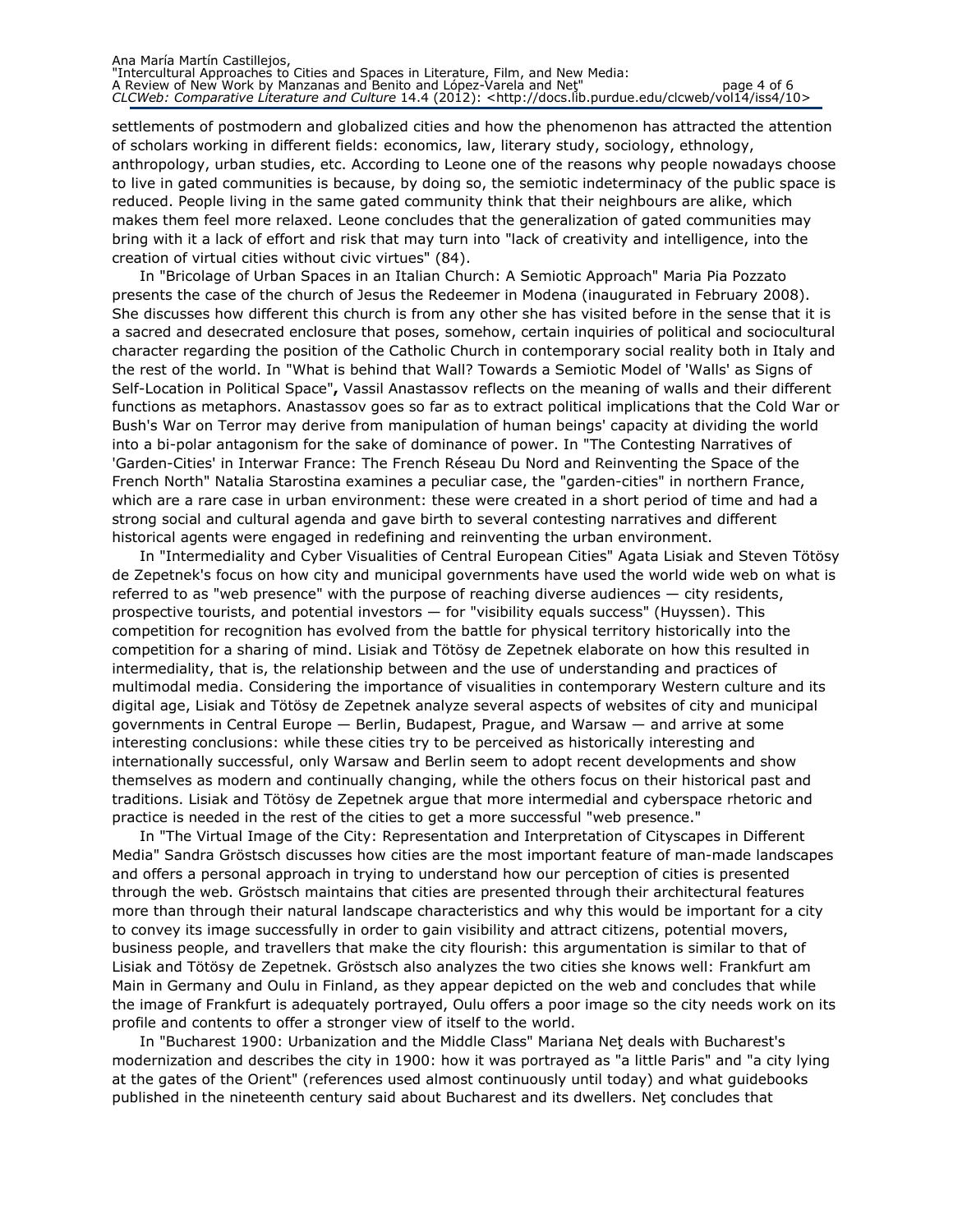Romania's capital city appeared already as a modern city in particular since the nineteenth century. Carmen Andraş continues in her article "In-Betweenness and Intermediality in Bristish Images of Inter-War Bucharest (1930-1939)" with the study of Bucharest but refers to the city in the twentieth century and its mixture of Oriental traditions and Western influences British travellers still perceive when they arrive in the city. In Andraş's opinion all British travellers concluded that inter-war Bucharest was a city in transition and modernization and repeated how appealing the mixture of East and West was in the city. Andraş offers a wonderful study of the city with multiple references to interwar Romania and how the city would have looked like in the historical period studied.

In "From Urban Depravity to Rural Redemption: The Case of Onitsha Market Literature" Terri Ochiagha writes about the birth of Onitsha Market literature, one of the most studied developments of African popular art that took place at the end of the Second World War and explains how many of the pamphlets functioned as guides to urban morality as they explained the dangers of the city. Ochiagha focuses on the particular work of Ogali A. Ogali, whose representations are especially interesting and analyzes the image of the city as described in Ogali's pamphlets and his novel Coal City (1977). Ochiagha describes how the Onitsha pamphlets are simple in language, generally brief and economical, and how they were read (and written) by the same collective: students, junior clerks, primary school teachers, drivers, farmers, mechanics, journalists, etc. In general, they were concerned with the problems brought on by urbanization and the ensuing modernization that stimulated new desires, attitudes, and values in the masses.

Izhak Schnell's "The Artist Nahum Gutmann as Creator of the Pioneering Myth of Tel Aviv" article is about the importance of Gutmann's work in creating the mythical notion of Tel Aviv. Together with the photographer Avraham Suskin, Gutmann created the myth of Tel Aviv as a city invented in the middle of the wilderness, far from settled areas. Gutmann made use of his own visual memories as a child to portray the city but did so without being faithful to the past or to the city's factual description. Nevertheless, his conceptual work impacted national collective memory more than actual urban history, which we can derive from the few documents that survived. Schnell shows how the city that Gutmann depicts in his landscapes contains mythical elements derived from the Zionist world view and how it always appears portrayed in positive terms in comparison to Jaffa and Arab landscapes in general.

Xiana Sotelo's article "Intersectionality and Gender Perspective in the Virtual Communities of Social Networks: Critical Perspectives" is about the creation of a new "technological polis" and explains how communities are now turning into virtual networks under social, professional, or interest-based criteria such as Facebook, Myspace, Twitter, Linked-In, Tuenty, LiveJournal, etc., virtual networks which anyone can join. However, immediately after signing up users can actually block all the personal information provided and give false details about themselves to other members. On the positive side, users have the potential to become who they want to be and, even more than this, they can show themselves the way they really are. Therefore, even if racism and discrimination of all types still exist in virtual communities, new ways of self-representation to get individual empowerment are possible in online formats as a new kind of cyber-power.

In "Semiotic E-Models" Roxana Bârlea and Boddan Calcan analyze the way in which a series of virtual cities are represented and the way they can be experienced in four online and offline computer games: Civilization, Ikrarian, eRepublik and Travian. Bârlea and Calcan reflect upon the forms these communities take and the role they have in the real life of the people who play these games. The conclusions the authors draw are the following: the games represent parallel worlds, utopian human communities, and offer the player to go beyond the frontier of real life in order to create their own ideal world. In addition, it appears that for some people playing from time to time is a necessity, not only for children but also for adults. Another reason for their popularity is that these games satisfy the human need to be part of a community: to have a social life and a group of friends. A third need these games fulfill is to provide people with a source of competition and release from aggression. They also discuss a disadvantage of playing the games: they generate a lot of money for those who have created them but nothing at all for those who spend a lot of time playing them.

The last article of the volume, Verena Laschinger's "The Reluctant Orientalist: Critical Reflections on how to Look at Istanbul: A Photoessay," is about how the tourist industry in Istanbul is based on